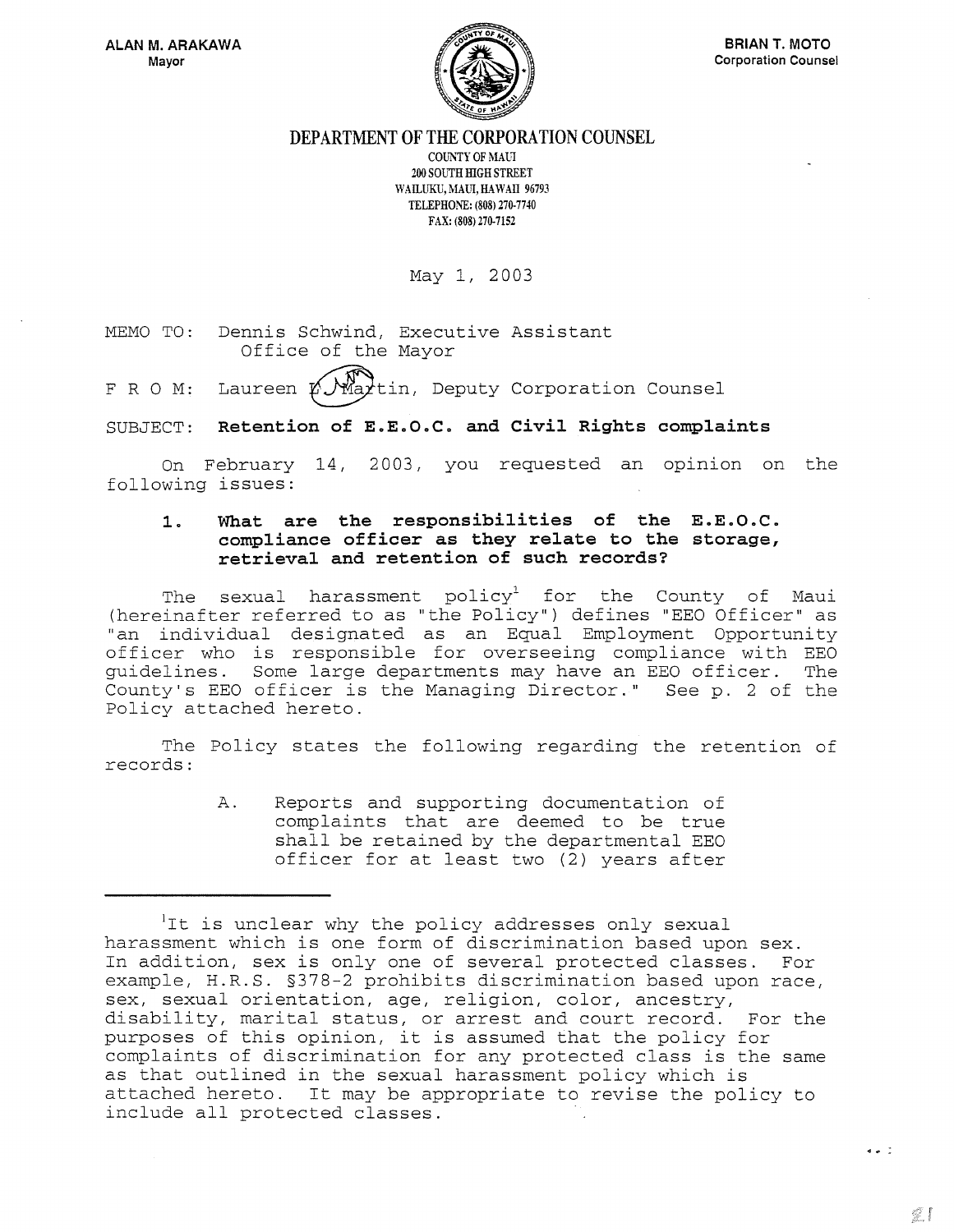> the offender terminates service as a County officer or employee, or six (6) years after the latest incident of harassment or retaliation, whichever date is later. After that, such documentation may be forwarded to the County EEO officer for decision on retention or destruction, unless there is a litigation pending or in progress.<sup>2</sup>

B. Reports of dismissed complaints shall be forwarded and retained by the County's EEO officer or designee for preservation of evidence.<sup>3</sup>

See pp. 9-10 of the Policy.

The time period outlined in the Policy differs from federal and state law. State law requires the employer to preserve all records, including personnel records relevant to the complaint, until final disposition of the complaint or action. Final disposition is defined as one of the following: (1) an agreement approved by the Hawaii Civil Rights Commission, or (2) the expiration of the statutory period to file an action in Circuit Court (generally ninety days after the right to sue letter is issued)<sup>4</sup>, or (3) if litigation is pursued, the time for filing a notice of appeal has expired. Hawaii Administrative Rule §12-46- 21.

<sup>3</sup>The Policy does not specify any method or procedure for "preservation of evidence" relating to dismissed complaints. Therefore, such matters appear to be within the discretion of the compliance officer. The Policy does address confidentiality of records. The issue of confidentiality is addressed infra. The issue of confidentiality is addressed *infra*.

4Generally the deadline for filing a lawsuit is ninety days after the right to sue letter is issued. However, H.R.S.§378- 3(10) may extend this period of time when the complaint is based upon sexual harassment.

 $A$ lthough the policy requires retention of records for complaints that "are deemed to be true", the determination of whether the allegations are true is often difficult and usually the subject of dispute or litigation. Therefore, a more prudent and practical approach may be to retain all complaints for the specified period of time regardless of whether they are "deemed to be true". This approach would not violate the Policy since it is clear that those that "are deemed to be true" have been retained.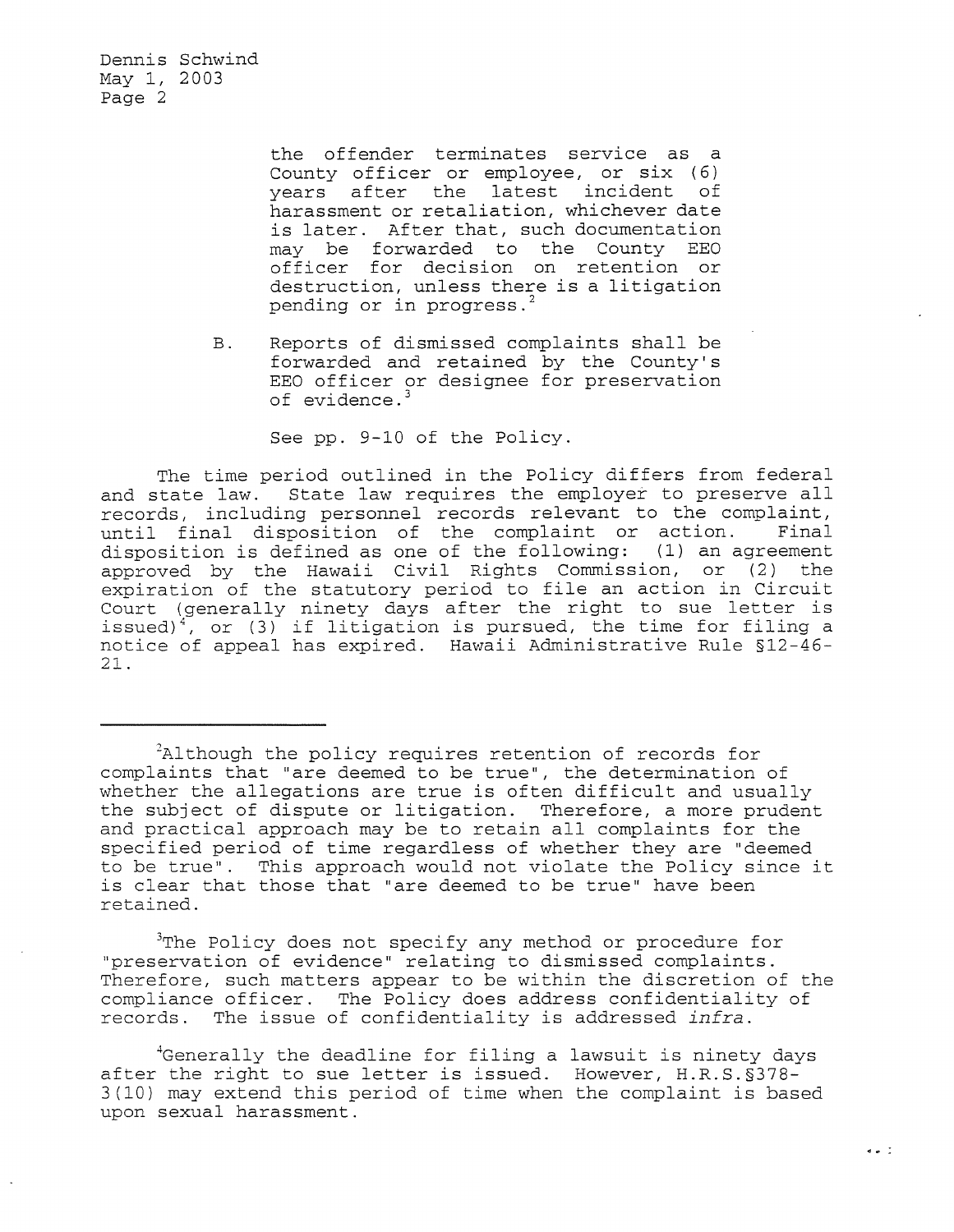Federal law requires state and local governments to keep personnel records for two years from the date of the record or the personnel action involved, whichever is later. Where a charge of discrimination has been filed the records are required to be kept until the final disposition of the charge or action. The date of final disposition of the charge or the action means the date of expiration of the statutory period within which a person claiming to be aggrieved may bring an action in a U.S. district court or, where an action is brought, the date on which such litigation is terminated.  $29$  C.F.R. 1602.31. Therefore, the definition of 29 C.F.R. 1602.31. Therefore, the definition of "final disposition" pursuant to federal law is similar to that contained in state law. <sup>5</sup>

The longest period of time required by federal law, state law and the Policy is the appropriate period of time to be utilized for any given case. For example, if an employee accused of harassment terminates employment shortly after the allegation the period of time outlined in the Policy may expire before there is a final disposition as defined by federal and state law.<sup>6</sup> In such a case, the records must be kept until there is a final disposition.

If the Policy results in a longer period of time than federal or state law, the Policy will be applicable. For example, if a complaint was filed against an employee and a final disposition (as defined by federal and state law) occurred within six years of the last incident of harassment, the records would no longer need to be retained pursuant to federal and state law. However, pursuant to the Policy the records would need to be retained until two years after the employee terminated employment or six years after the last incident (whichever is longer).

<sup>&</sup>lt;sup>5</sup>For purposes of this opinion, federal and state law requirements for records retention will be treated as the same since the "final disposition" standard is similar. However, as noted the statutes are not identical and, therefore, differences exist.

<sup>&</sup>lt;sup>6</sup>Since the Policy requires the records to be kept six years after the last incident of harassment, it is likely that the Policy period will be after that required by federal and state law. However, it is possible that the Policy period may expire before that required by law and therefore, a determination of time period must be made on a case by case basis.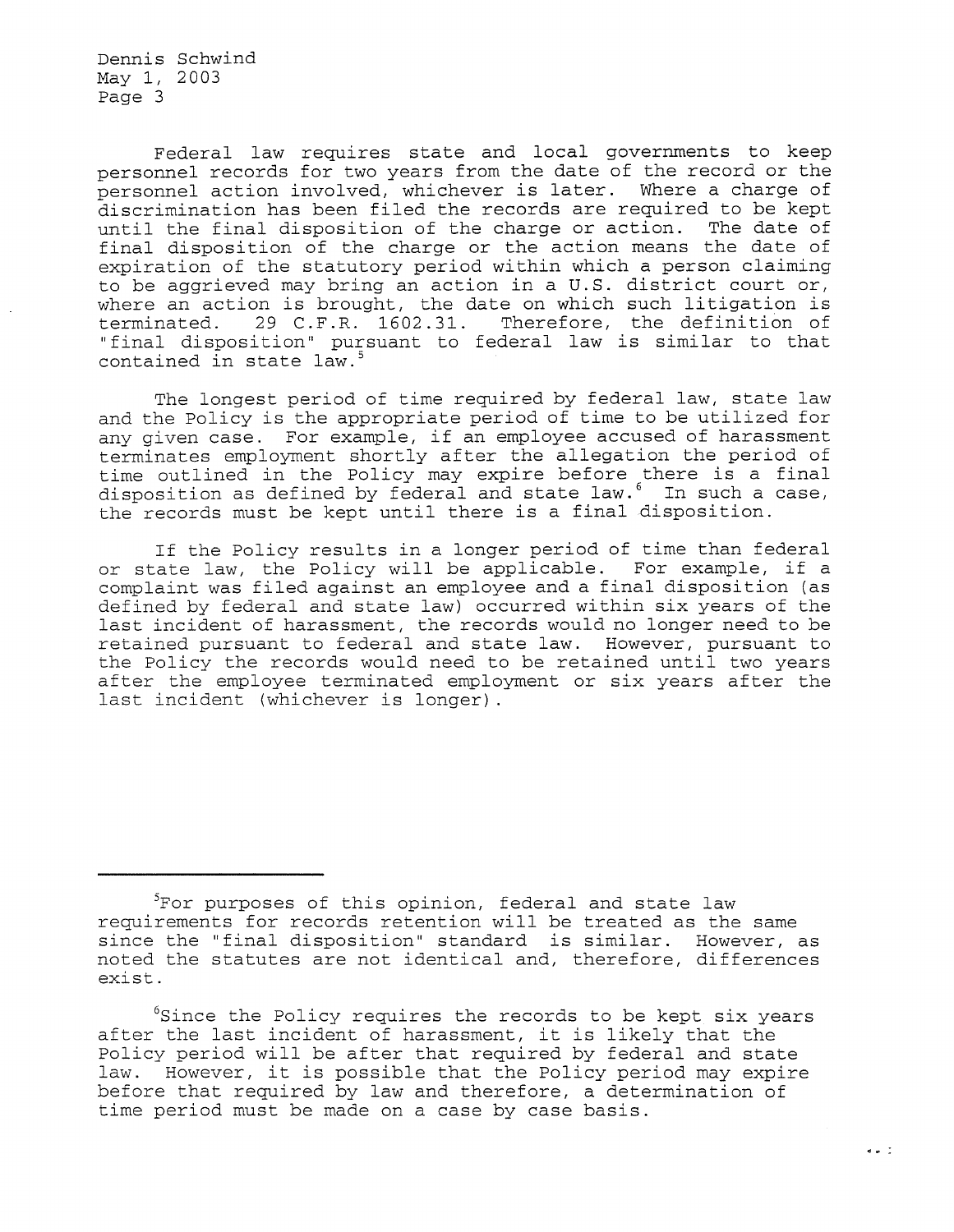#### **2. Who is authorized to access the information?**

The confidentiality of these records is discussed on page 8 of the Policy. The Policy states the following:

> Each department shall maintain the confidentiality of the written report on a complaint and investigation. In order to minimize employer exposure to liability, inspection of the complaint report shall be permitted only by the following:

- 1. Officers or employees involved in the management, supervision or disciplining of the parties to the complaint;
- 2. County's EEO Officer, or designee;
- 3. Director of Personnel Services or designee; and
- 4. Other individuals authorized by law, ordinance, or union contract.

For requests which may fall under section 4, an analysis must be made on a case-by-case basis. Consideration must be given to the County of Maui's obligation to disclose information pursuant to chapter 92F of the Hawaii Revised Statutes ("H.R.S."), the Uniform Information Practices  $Act.^7$  The determination of who may have access will require an examination of the circumstances surrounding the request for access, the type of records sought, and whether any<br>of the exceptions to the general rule of disclosure apply. For of the exceptions to the general rule of disclosure apply. example, in certain cases, it may be necessary to determine whether disclosure of the records sought would constitute a clearly unwarranted invasion of personal privacy. The final outcome will vary on a case by case basis as well as the specific information contained in the file. For example, information may not be subject to disclosure while the action is pending.<sup>8</sup> However, the same information may be subject to disclosure once the action is closed. In addition, when a witness provides information subject to an assurance of confidentiality, this information is generally not

*8See ,* H.R.S. §92F-22(4).

 $1$ In addition to Chapter 92F other statutes may be applicable. For example, H.R.S. §368-4 provides for confidentiality of such records. It is unclear whether this statute is applicable to records which have been submitted to the Hawaii Civil Rights Commission ("HCRC") or whether the statute is applicable to records in the possession of HCRC only.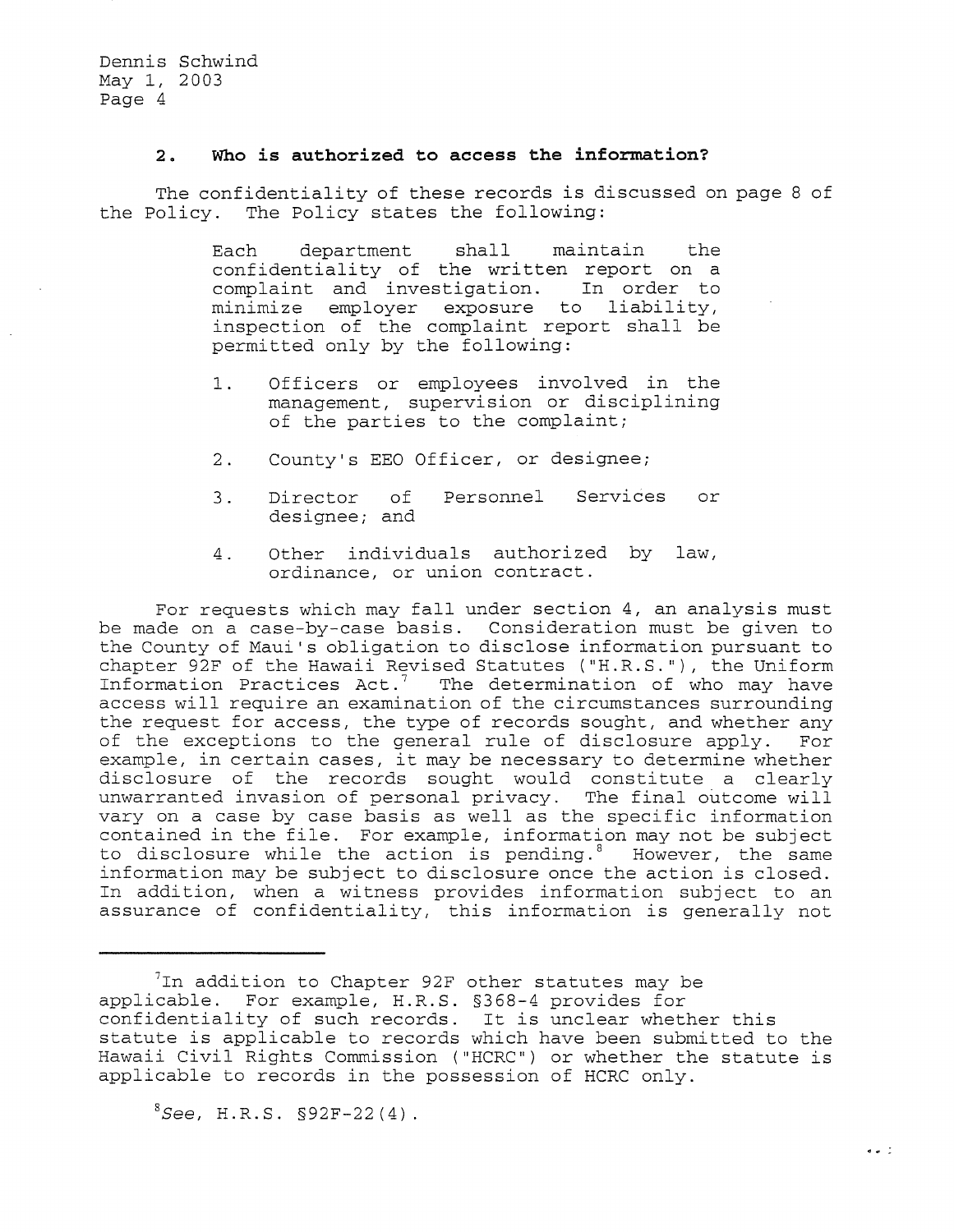subject to disclosure. Since the disclosure of information must be made on a case-by-case basis, it is recommended that once a request for disclosure is made, it should be forwarded to Corporation Counsel for determination as to whether the information is subject to disclosure.

#### **3. If the individuals involved in the complaints or their representatives ask to see the files, what procedure(s) should be followed?**

Confidentiality of records is discussed within the Policy at pp. 8-9. In addition, see answer to question 2, *supra.* 

#### 4. **What are the record retention requirements for these files?**

See pp. 9-10 of the Policy. In addition, see answer to question 1, supra.

### **5. Are there other department's [sic] that keep copies of**  these investigations? If so, **responsibilities? Who would have access to their records?**

Once complaints are filed with the Equal Employment Opportunity Commission or Hawaii Civil Rights Commission, Corporation Counsel generally files a response. Therefore, Corporation Counsel should have a copy of the complaint and the response.

In addition, the department involved would receive a copy of the complaint in order to conduct an investigation. The process for the investigation is set forth in the Policy at pp. 6-7.

Pursuant to the Policy, the departmental E.E.O. officer has the responsibility for records retention for specified periods of time, as discussed in our response to question 1. After the lapse of the specified period, the County E.E.O. Officer receives the records and determines whether it is to be retained or destroyed.<sup>9</sup> See pp. 9-10 of the Policy.

Confidentiality of records is discussed within the Policy at pp. 8-9 and detailed in response to question 2 above.

 $9As$  noted,  $s$ upra, federal and state law requires retention of the records until final disposition of the matter. Therefore, the County E.E.O. officer would need to make a determination that a final disposition has occurred prior to the destruction of any records.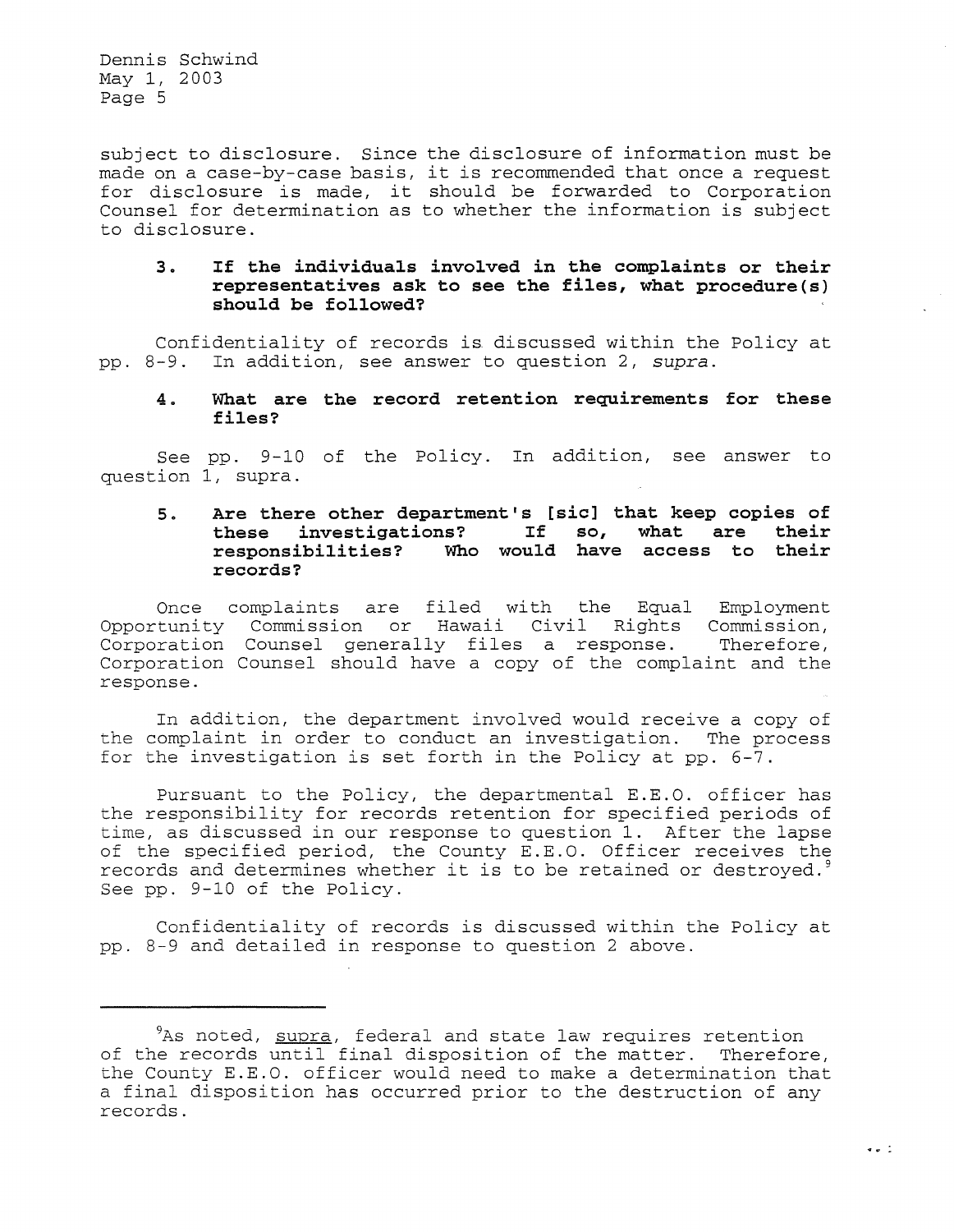If you have any questions, please do not hesitate to contact me.

 $\sigma = 1$  .

LLM:ko

CC: Jack Kulp, Managing Director<br>S:\ALL\Llm\Eeoc\records retention.wpd

APPROVED FOR TRANSMITTAL:

BRIANT. MOTO<br>Corporation Counsel  $\sim$ lan.  $.066$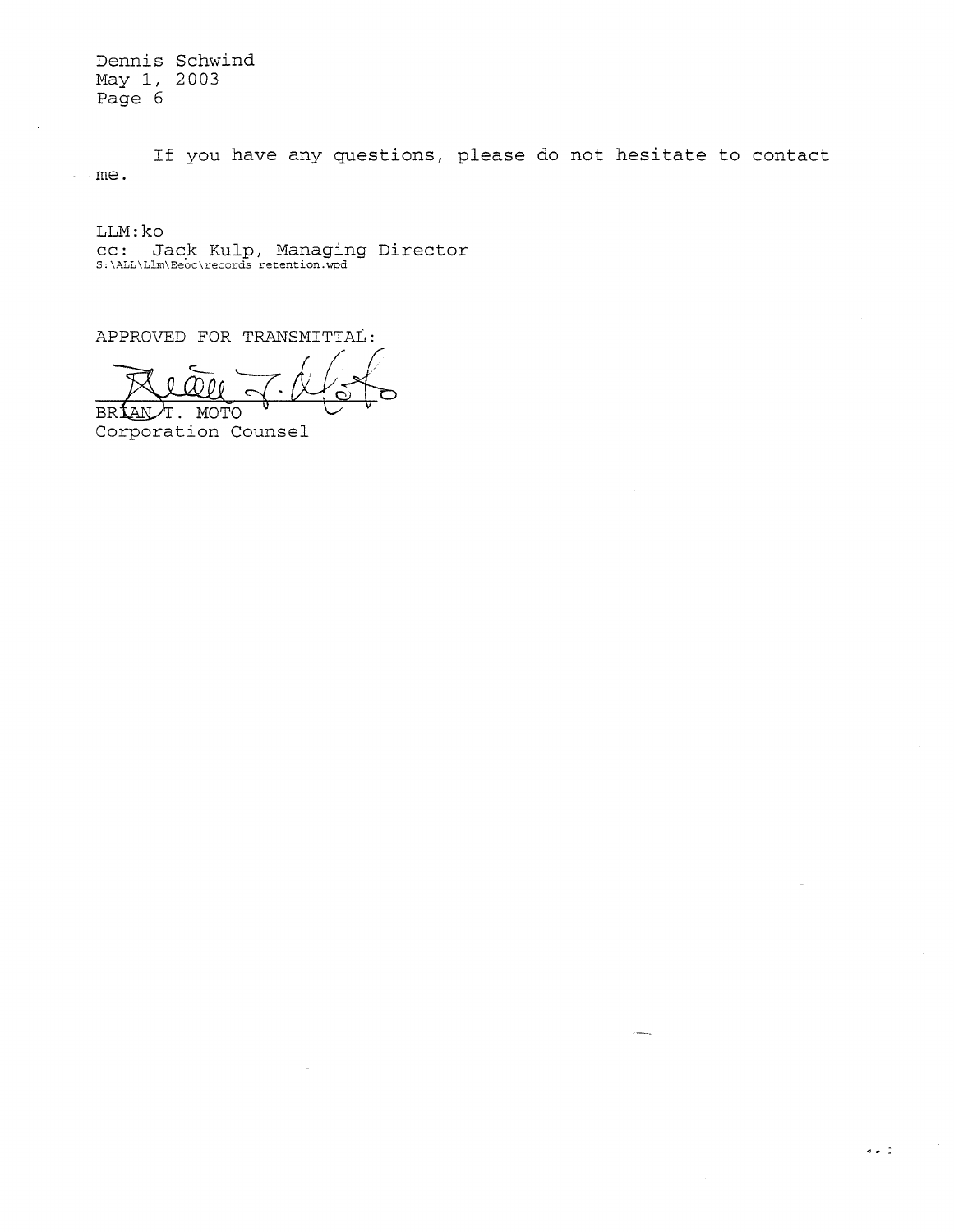

OFFICE OF THE MAYOR COUNTY OF MAUl WAILUKU, MAUI, HAWAII 96793

April 17, 1995

ADMINISTRATIVE DIRECTIVE

TO: ALL DEPARTMENT HEADS AND EMPLOYEES

FROM: MAYOR LINDA CROCKETT LINGLE  $Z/I$ 

SUBJECT: REVISED SEXUAL HARASSMENT POLICY

Sexual harassment is not only offensive, it is illegal. It is inconsistent with the practices and management philosophy of the County of Maui and sexual harassment claims can cost taxpayers huge amounts of money. For these reasons, I am sending you this revised policy whieh replaces the "Guide for the Prevention of Sexual Harassment" dated January 2, 1992.

Each department and agency head shall adopt and enforce this policy to ensure uniformity and compliance. Any change in this policy requires the concurrence of the Director of Personnel Services.

The sections on 'Training" and "Dissemination of Information" include the need for all employees to receive training in sexual harassment. Every employee should be given a copy of the policy. Every employee must sign an acknowledgment that they have received this information, have received training, and know where and how to file a claim.

If you have any questions regarding this matter, please contact the Department of Personnel Services at 243-7850 or ext. 7850.

**Sales Control** 

**Attachment**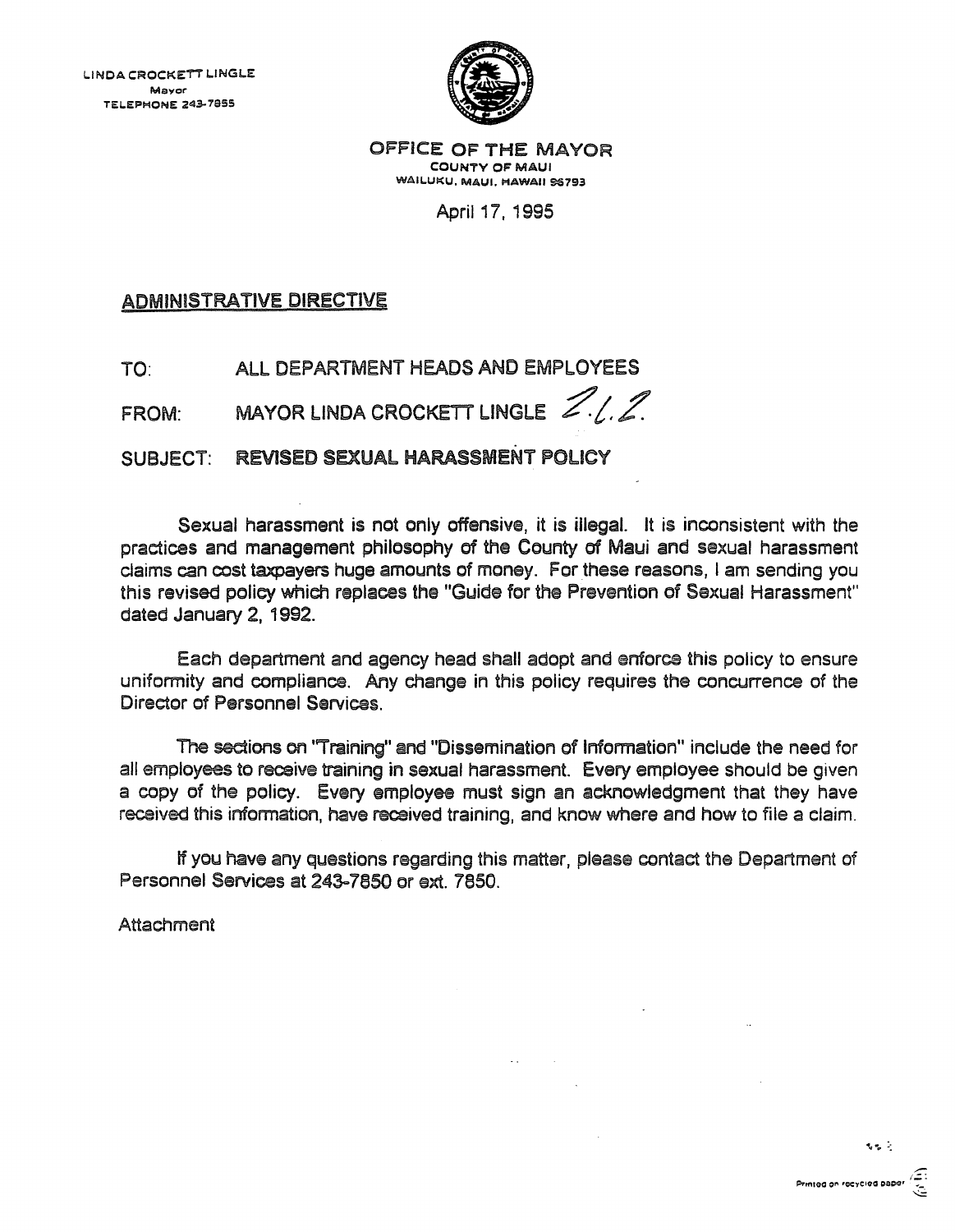

# COUNTY OF MAUl SEXUAL HARASSMENT POLICY

The purpose of this policy is to prohibit the sexual harassment of any officer, employee, individual under consideration for County employment, or any member of the public by a County officer or employee and to establish procedures for sexual harassment complaints, investigations and resolution.

# 1. POLICY

- A. It is illegal and against County policy for any officer or employee to sexually harass or engage in the sexual harassment of another officer, employee, the public, or individual under consideration for County employment. All employees have a legitimate right to expect a workplace devoid of sexual harassment. The County, its departments and agencies, its management and supervisory personnel, have a responsibility to prevent acts of sexual harassment.
- B. The County will not condone or tolerate sexual harassment in the workplace. Violations of the sexual harassment policy by any officer or employee will result in disciplinary action up to and including termination.
- C. Each department and agency head shall adopt and enforce this policy to ensure uniformity and compliance. Any change to this policy requires the concurrence of the Director of Personnel Services.

# II. DEFINITIONS

- A. "Complaint" means an allegation of sexual harassment which may be made formally or informally. A formal complaint is a written and signed allegation and an informal complaint is an unsigned or verbal allegation of sexual harassment.
- B. "Due process" means a course of proceedings. carried out regularly and in accordance with established rules and principles, including the right of the accused to hear and respond to accusations.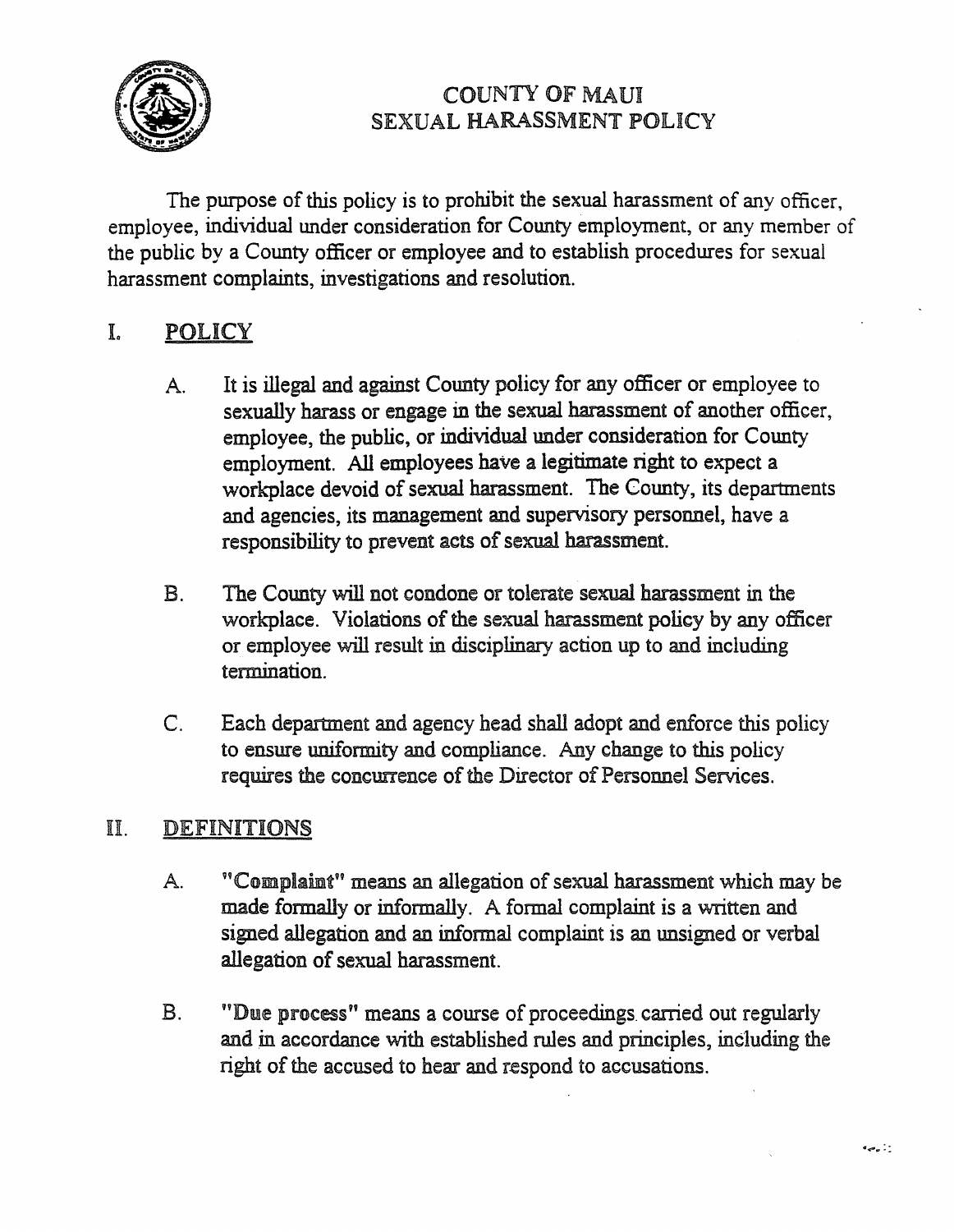- C. "EEO officer" means an individual designated as an Equal Employment Opportunity officer who is responsible for overseeing compliance with EEO guidelines. Some large departments may have an EEO officer. The County's *EED* officer is the Managing Director.
- D. "Investigator" means an individual or group of individuals assigned to gather information regarding any report of sexual harassment.
- E. "Just cause" means proper or sufficient reasons for disciplinary measures imposed on workers by management where management has acted in good faith upon a fair investigation and has imposed a penalty not inconsistent with similar cases or a penalty that is fair and just under the circumstances.
- F. "Malicious false complaint" means knowingly and intentionally making a false (untrue) complaint.
- G. "Offender" means an officer or employee who has engaged in sexual harassment.
- H. "Sexual harassment" means unwelcome sexual advances, requests for sexual favors and other verbal or physical conduct or visual display of a sexual nature directed by an officer or employee to another officer, employee or a private individual or an individual under consideration for County employment when:
	- 1. Submission to such conduct is made either explicitly or implicitly a term or condition of employment; or
	- 2. Submission to or rejection of such conduct is used as the basis for employment decisions or as the basis to employ or reject the individual for County employment; or
	- 3. Such conduct has the purpose or effect of substantially interfering with an individual's work performance or the individual's application for County employment; or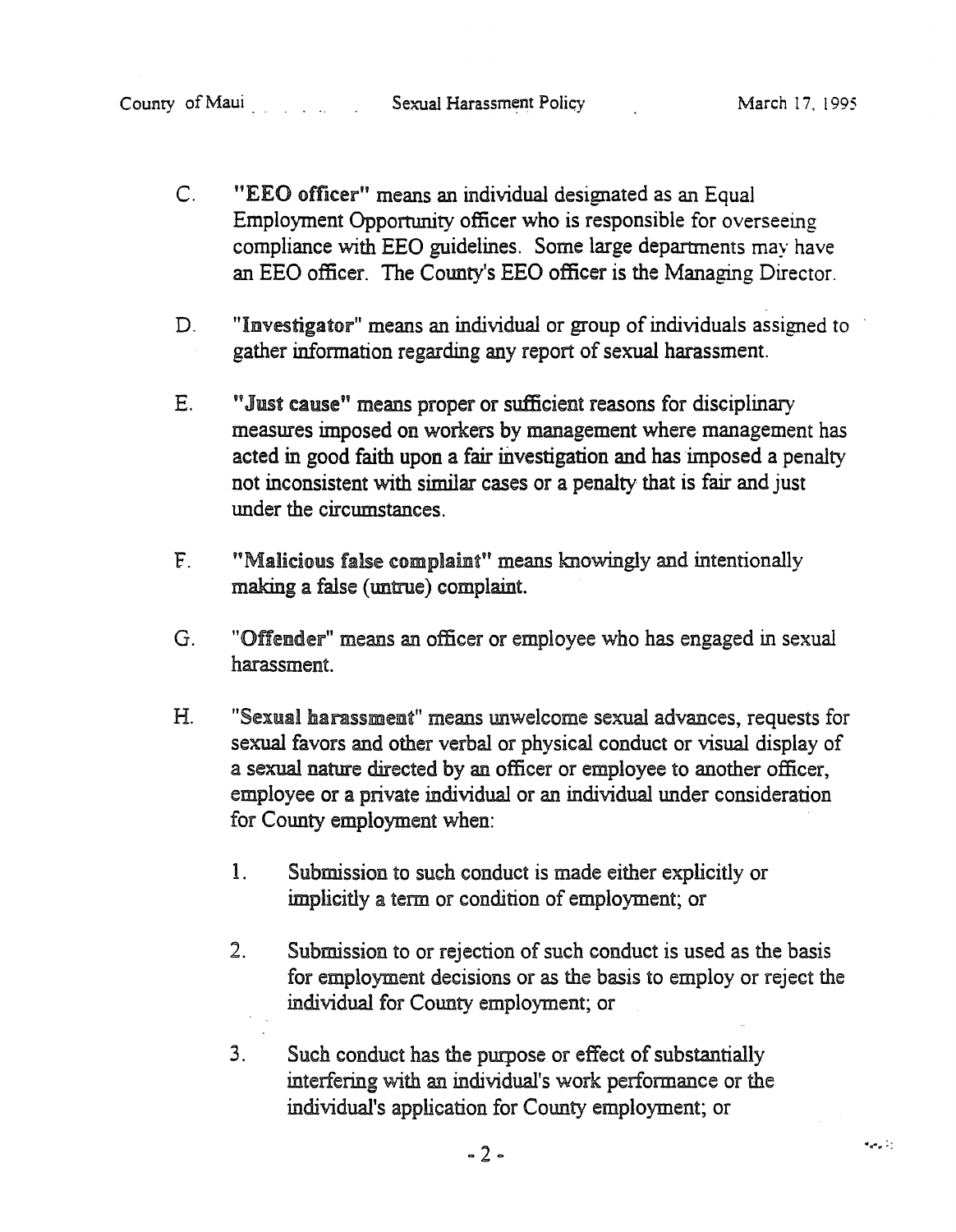$9.9<sup>2</sup>$ 

- 4. Such conduct has the purpose or effect of creating an intimidating, hostile or offensive working environment.
- 1. "Victim" means an officer, employee, a private person, or an individual under consideration for County employment who has been subjected to sexual harassment.

## III. COVERAGE

This policy covers and is applicable to all officers and employees, whether under civil service, exempted from civil service, or under personal services contract, and to individuals who are under consideration for County employment.

## IV. INDIVIDUAL RESPONSIBILITIES

All personnel, whether an officer or an employee, must refrain from the following conduct:

- A. Making unwelcomed sexual advances or requests for sexual favors;
- B. Making remarks of a sexual nature;
- C. Using gender based or sexually abusive language and sexual innuendoes;
- D. Visually displaying materials of a sexual nature;
- E. Physical contact of a sexual nature; and
- F. Any other similar actions.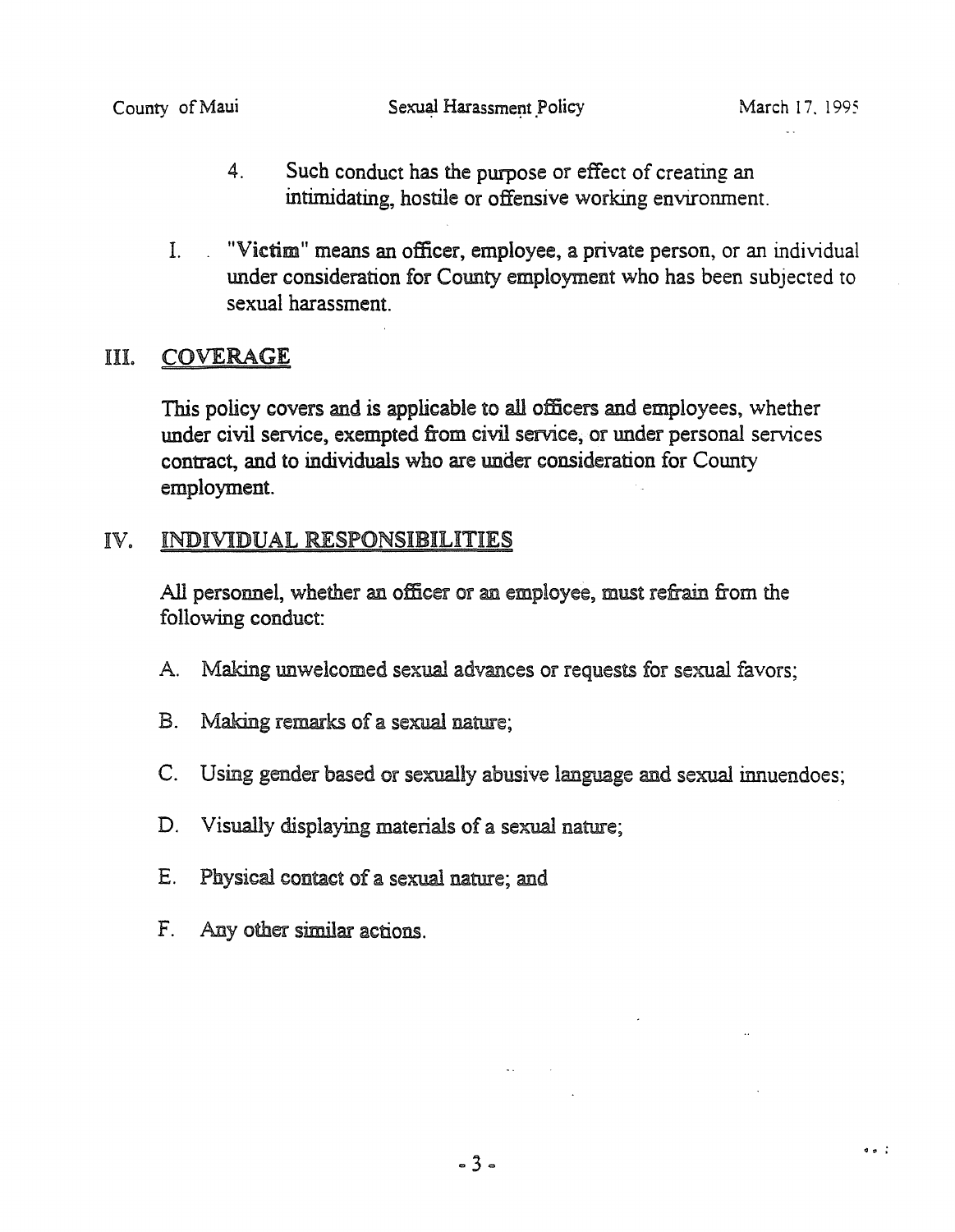## v. SUPERVISORY RESPONSIBILITIES

- A. The supervisor represents management to subordinate employees. Therefore, each supervisor is accountable for the proper conduct of all employees under his/her supervision, including preventing sexual harassment and taking measures to stop sexual harassment should it occur.
- B. Each supervisor/manager should use reasonable effort and diligence to see that every employee (1) has received a copy of the County of Maui "Sexual Harassment Policy," (2) has received training in the prevention of sexual harassment, (3) knows where to file a claim, and (4) has a signed certification in the employee's personnel file verifying that the sexual harassment policy and training were received.
- C. Failure by a supervisor to control sexual harassment may be cause for disciplinary action against the supervisor. Supervisors may be held to a higher standard of accountability as management's representative.

# VI. MANAGEMENT RESPONSIBILITIES

- A. Management should use reasonable effort and diligence to communicate this policy and the avenues available for resolution of sexual harassment issues at the worksite to all employees (See Section V.B above). Management shall keep supervisors aware of the requirement to guard against the various types of harassment which might potentially occur within their area of responsibility.
- B. Management should use reasonable effort and diligence to ensure that the department head is informed of all complaints and that a sexual harassment complaint within his/her area of responsibility is properly investigated and expeditiously acted upon in accordance with the procedures outlined in this policy. Upon completion of the investigation, results should be reported to the department head' and the complainant.
- C. Management should use reasonable effort and diligence to ensure compliance with all procedures of this policy. All actions or inactions by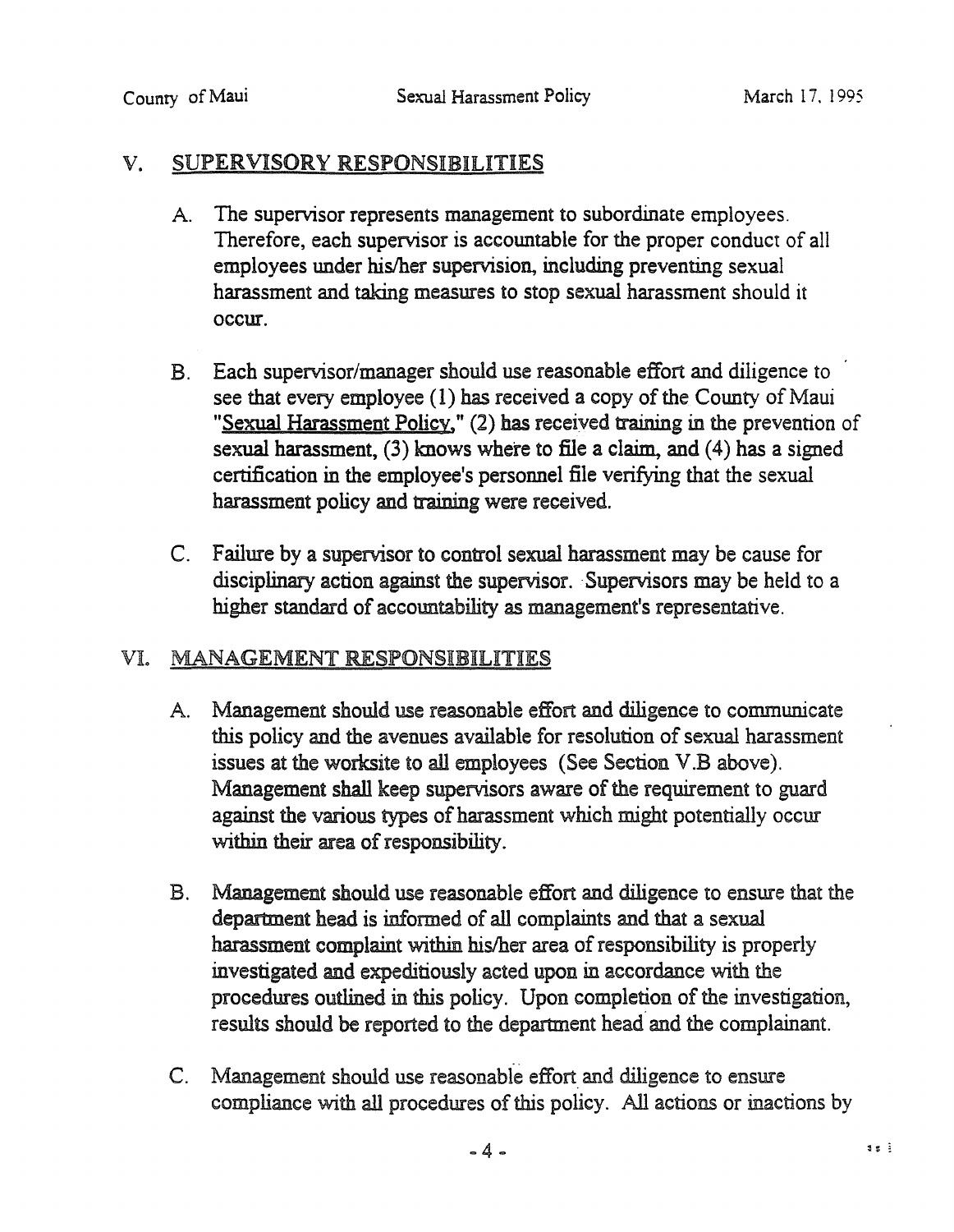management will be examined to ascertain the extent of their efforts to control sexual harassment. Failure by managers to prevent and/or take action against sexual harassment may be cause for disciplinary action.

D. Under the Federal EEOC Guidelines, management may be held responsible for sexual harassment occurring at the workplace by supervisory level employees, co-workers, and individuals from outside the workplace if it knew, or should have known, that sexual harassment was occurring.

# VII. USE OF THE "REASONABLE PERSON OF THE SAME GENDER STANDARD"

In determining whether alleged conduct constitutes sexual harassment, an officer, employee, or team investigating a complaint of sexual harassment shall use the "reasonable person of the same gender standard." Under this standard, sexual harassment shall be considered from the perspective of a reasonable person of the alleged victim's gender.

## VIII. COMPLAINT AND INVESTIGATION PROCEDURES

## A. WHO MAY FILE A COMPLAINT

- 1. Any officer or employee who feels subjected to sexual harassment should immediately make a complaint to his/her immediate supervisor unless the supervisor is the individual committing the alleged harassment. If the immediate supervisor is the alleged offender, such conduct should be reported to the next higher level supervisor, department director or EEO officer, or the County's EEO officer.
- 2. An individual under consideration for County employment who feels subjected to sexual harassment, should immediately make a complaint to the alleged offender's immediate supervisor, department director or EEO officer, or the County's EEO officer.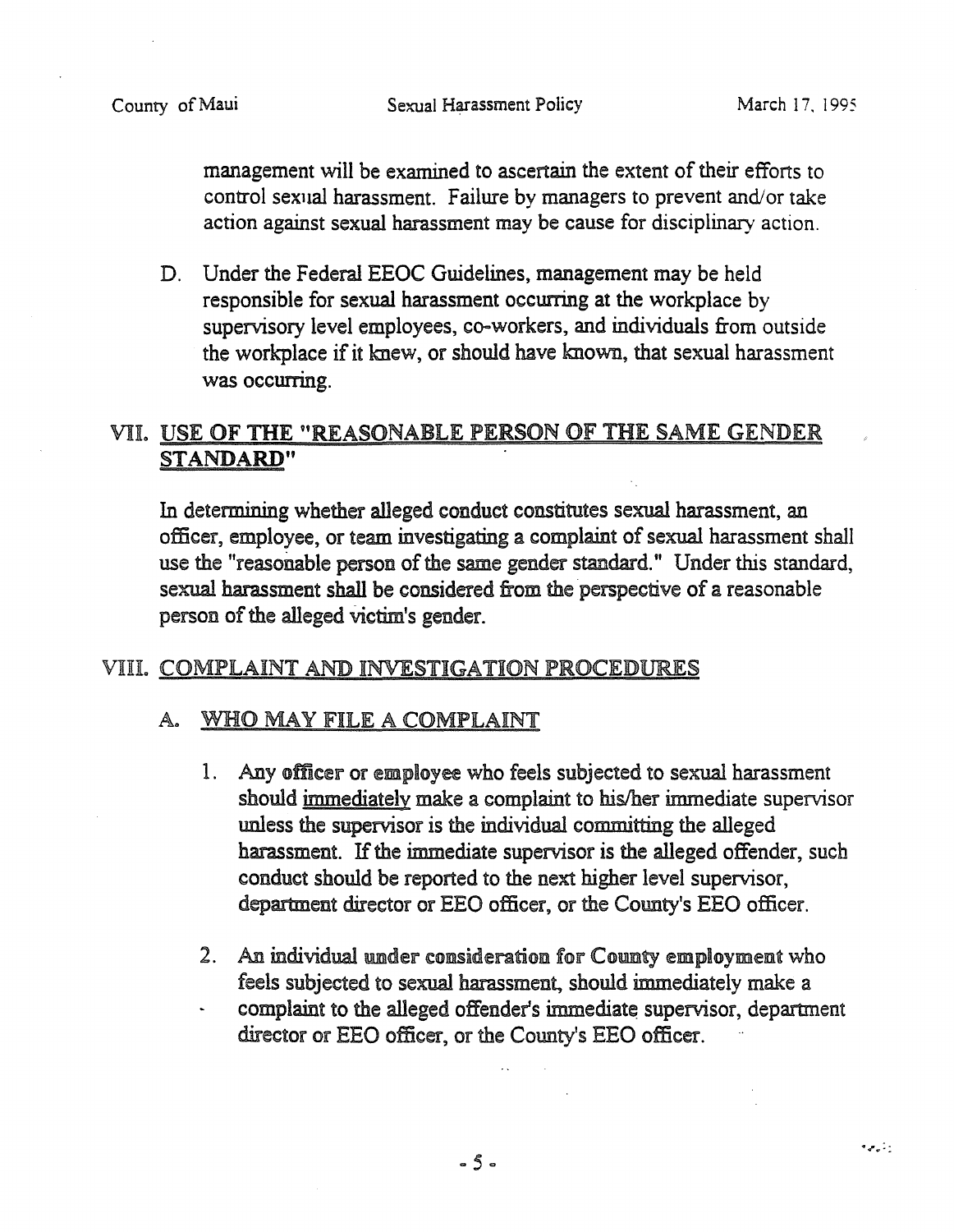# B. COMPLAINT

- 1. Each department shall allow an alleged victim of sexual harassment to make an infonnal complaint, verbally or in writing, or a fonnal complaint, in writing. When making a complaint, the alleged victim shall name the alleged offender and state the nature and circumstances of the alleged sexual harassment.
- 2. A formal complaint may be made without first making an informal complaint or while an investigation or resolution of an informal complaint is pending, if the alleged victim so desires.
- 3. Each department will designate one or more management employees to be investigators. In the event of a sexual harassment complaint, the investigator shall be selected by the alleged offender's director or designee, or if the director is the alleged offender, by the County's EEO officer. For purposes of this paragraph (and convenience), the following departments shall be consolidated and considered as a single department:
	- 1. Civil Defense, Office of the Mayor, Management, and Personnel Services;
	- 2. Corporation Counsel, Prosecuting Attorney, and Liquor Control.

# C. INVESTIGATION

- 1. The investigation shall be conducted in an unbiased, fair and discreet manner with appropriate safeguards to maintain confidentiality and protection from embarrassment.
- 2. Pertinent provisions of the applicable collective bargaining agreements shall be followed regarding union representation rights.
- 3. The investigator shall allow the alleged offender to respond to the complaint.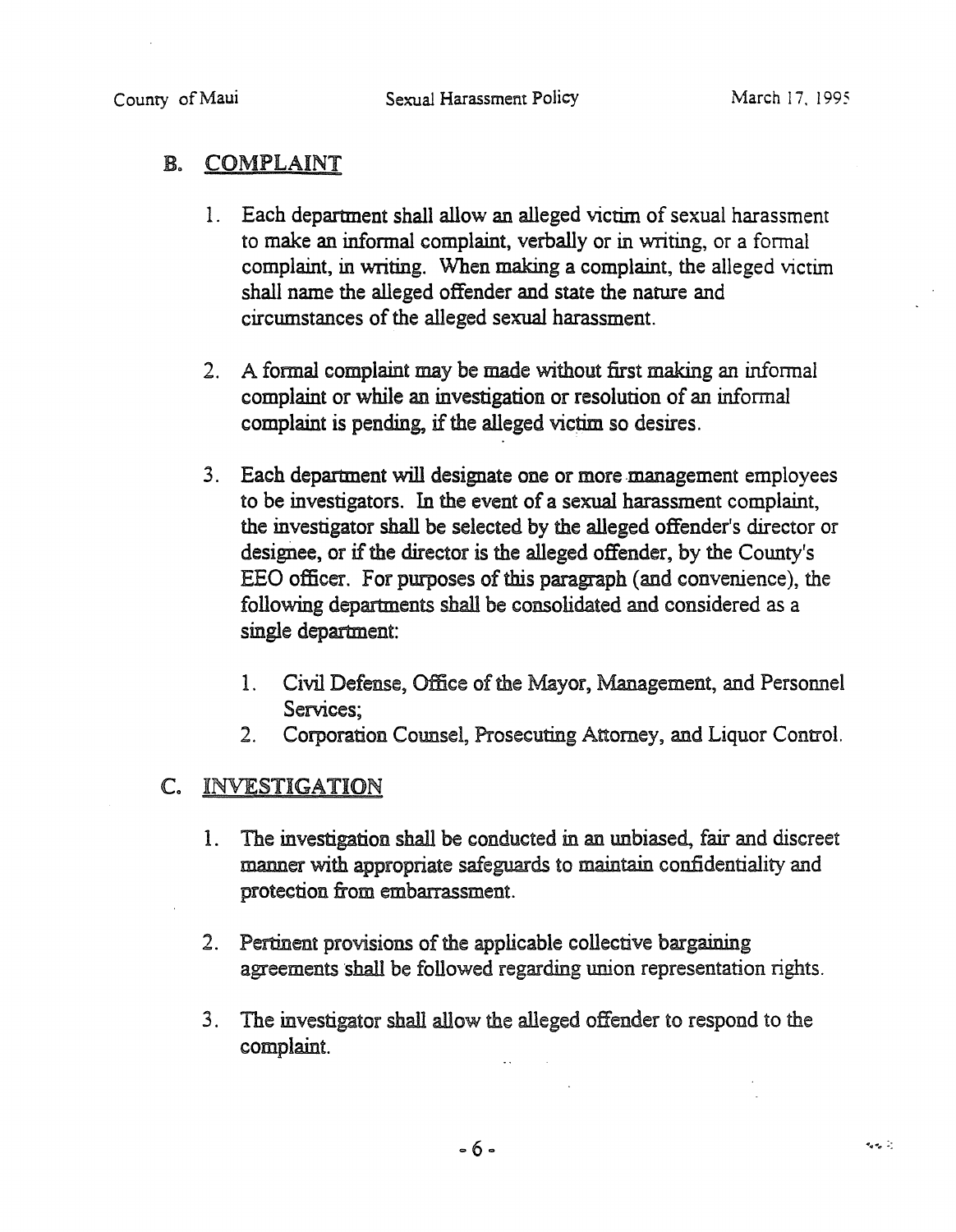- 4. The investigator's goals will be to ascertain the facts, contribute to the immediate cessation of any harassment and recommend disciplinary action if appropriate. In determining whether conduct constitutes sexual harassment, the investigator shall consider the record as a whole and the totality of the circumstances, such as the nature of the sexual harassment and the context in which the alleged incidents occurred.
- 5. The investigator shall investigate, interview all witnesses and prepare a written report that includes the findings of the investigation within 10 working days after the making of the complaint. Any extension beyond 10 working days must" be justified to, and approved by the County's EEO officer or the EEO officer's designee.
- 6. Before finalizing a decision that recommends disciplinary action, the investigator shall ensure that 'just cause' standards are met.
- 7. The investigator shall promptly inform the department head or designee of the findings and recommended disciplinary action, if any. The department head shall review the findings and recommended action and shall approve or modify the recommended disciplinary action. Any modification shall be accompanied by a written explanation.
- 8. The complete original record, including the investigator's findings and recommendation as well as the department's recommendation, shall be expeditiously forwarded to the Director of Personnel Services or designee for review and forwarding to the County's EEO officer for final approval.

# IX. DISCIPLINARY AND OTHER ACTIONS

A. An officer or employee who is found, after an investigation, to be an offender shall be warned not to sexually harass or retaliate against the victim; or as deemed warranted, shall be appropriately disciplined.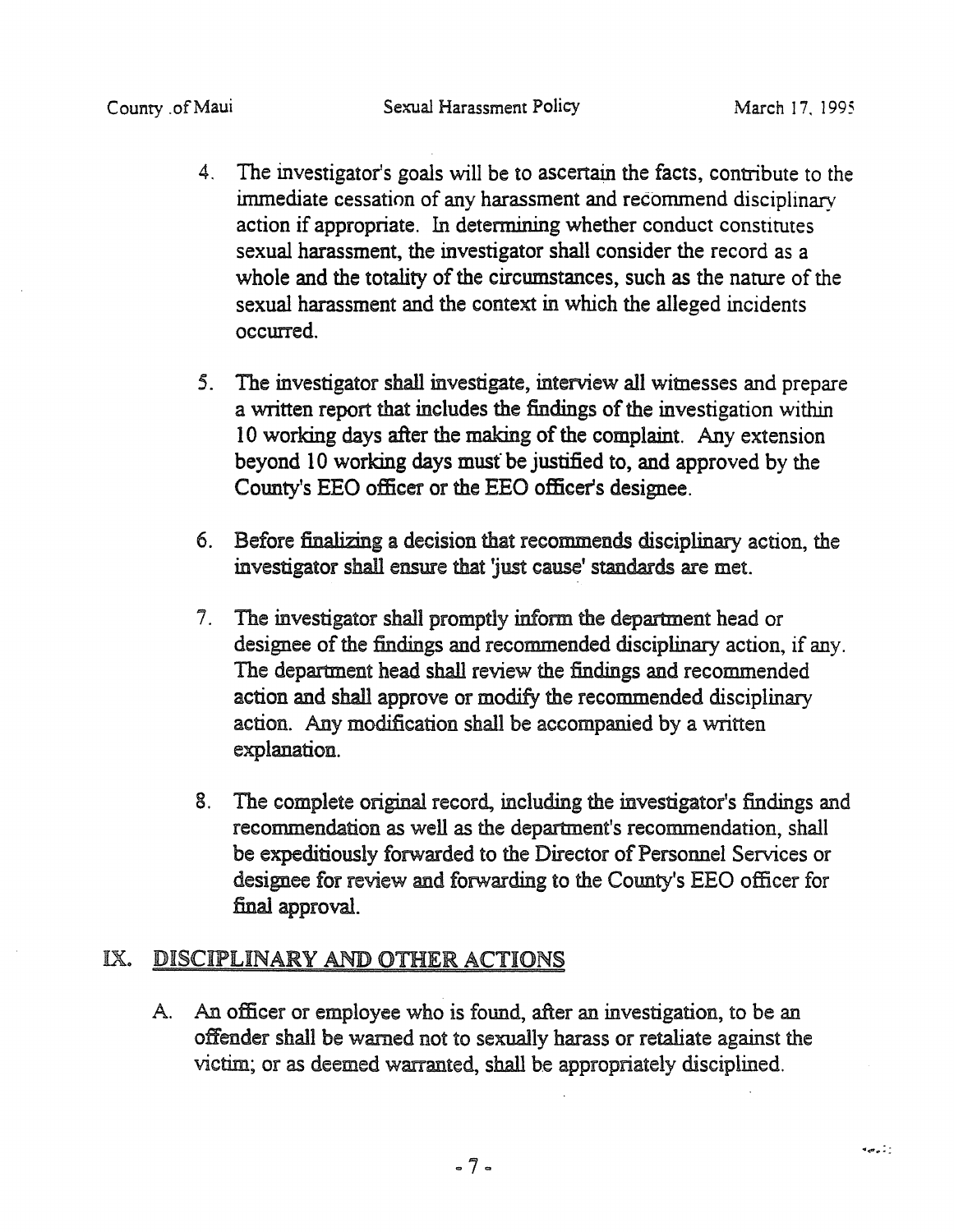- B. Any disciplinary action shall be determined in accordance with 'just cause' standards.
- C. All disciplinary actions, prior to implementation, shall be reviewed by the . Director of Personnel Services and approved by the County's EEO officer.
- D. If the complaint is deemed true, the offender shall be notified in writing of the investigation results, any discipline if warranted, and informed that sexual harassment and victim retaliation is a violation of Federal and State laws and County policy. Due process procedures shall be adhered to when imposing any discipline in accordance with Section IX of this policy. The victim shall be notified that appropriate disciplinary action has been taken and that there will be no retaliation.
- E. If the complaint is deemed false or is not supported by sufficient evidence, the complaint shall be dismissed. Both parties shall be notified in writing of the dismissal.
- F. A complete confidential record of the investigation shall be maintained for future reference and proceedings.
- G. All disciplinary actions shall be in accordance with civil service rule or applicable collective bargaining agreement.
- H. A sexual harassment violation committed by any employee may mean heavy monetary costs, including complainant's attorney costs, punitive damages and back and front pay, if, for example, the employee was dismissed wrongfully or denied employment as a result of such harassment.

# x. CONFIDENTIALITY

A. The names of the alleged victim and offender( s) during the investigation of a complaint shall remain confidential to the extent possible, but may be revealed to the following: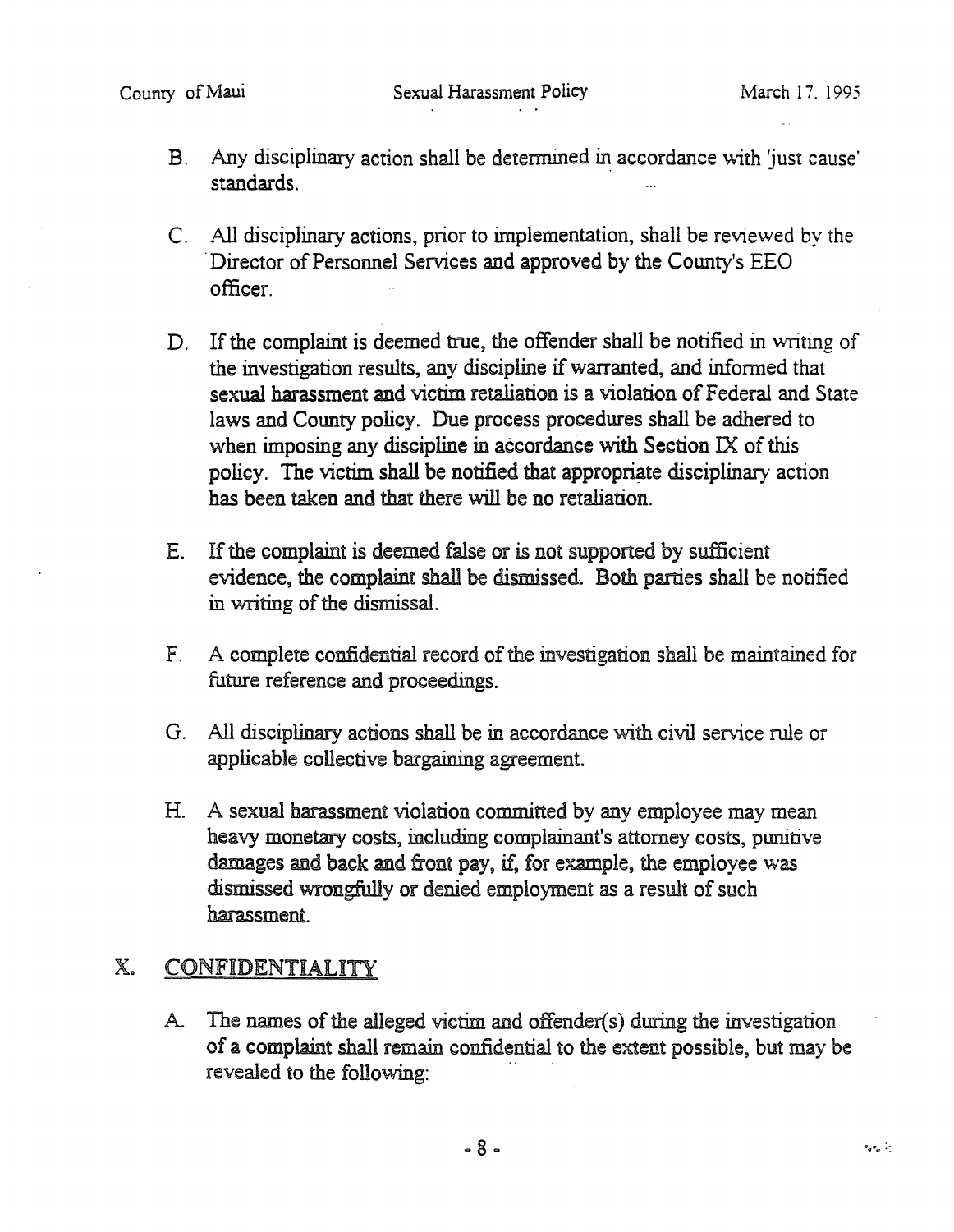- 1. Each other;
- 2. Any officer or employee investigating a complaint;
- 3. The alleged victim's or alleged offender's department head;
- 4. County's EEO Officer;
- 5. Director of Personnel Services or designee;
- 6. Witnesses to the alleged sexual harassment; and
- 7. Any other person to whom revealing the names is necessary for a comprehensive investigation.
- B. Witnesses and all others involved in the investigation shall be directed to maintain the confidentiality of the incident' and investigation. The investigator's report, supporting documents and other related material shall remain confidential.
- C. Each department shall maintain the confidentiality of the written report on a complaint and investigation. In order to minimize employer exposure to liability, inspection of the complaint report shall be permitted only by the following:
	- 1. Officers or employees involved in the management, supervision or disciplining of the parties to the complaint;
	- 2. County's EEO Officer, or designee;
	- 3. Director of Personnel Services or designee; and
	- 4. Other individuals authorized by law, ordinance, or union contract.
- D. Because the investigation requires that potentially defamatory statements be repeated, absolute confidentiality shall not be promised; however, the investigation shall be conducted as professionally and as discreetly as possible, with disclosures made only when the investigation requires.

# XI. RETENTION OF WRITTEN REPORT ON COMPLAINT AND INVESTIGATION

A. Reports and supporting documentation of complaints that are deemed to be true shall be retained by the departmental EEO officer for at least two (2) years after the offender terminates service as a County officer or employee, or six (6) years after the latest incident of harassment or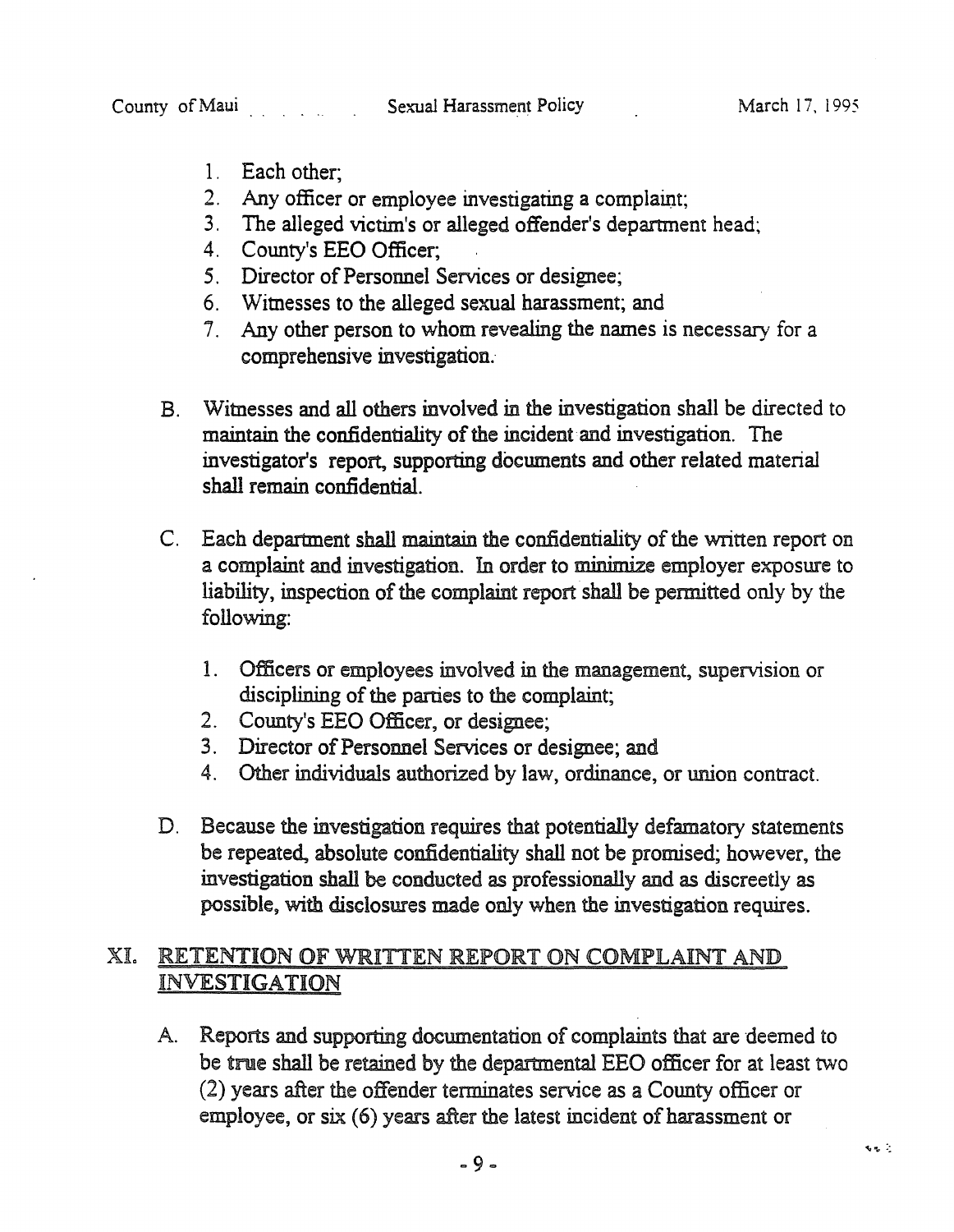retaliation, whichever date is later. After that, such docwnentation may be forwarded to the County EEO officer for decision on retention or destruction, unless there is a litigation pending or in progress.

B. Reports of dismissed complaints shall be forwarded and retained by the County's EEO officer or designee for preservation of evidence.

# XII. ADDITIONAL ACTION AVAILABLE

The complainant may:

- A. Submit a grievance under the collective bargaining grievance procedure, if applicable; or
- B. File a complaint with the Civil Service Commission, if applicable; or
- C. File a complaint with the Hawaii Civil Rights Commission (1-800-468- 4644 Ext. 68636 or 1-808-586-8636) within 180 calendar days of the alleged occurrence of sexual harassment, if applicable; or
- D. File a complaint with the Federal EEO Commission within 300 calendar days from the alleged occurrence of sexual harassment. The toll-free number is  $1 - 800 - 669 - 4000$ ; the number on Oahu is (808) 541-3120 and the address is 300 Ala Moana Blvd., Room 7123A, Honolulu, HI 96850.

It is strongly encouraged that any individual who feels that he/she is the subject of sexual harassment first seek internal remedies before using outside agencies.

# XIII. NON-RETALIATION

A. There shall be no retaliation or discrimination against an officer or employee who has complained of sexual harassment, conducted an investigation of a complaint, or acted as a witness during an investigation of a complaint. Retaliatory conduct is illegal and constitutes a separate violation of laws and rules. Any retaliation or discriminatory action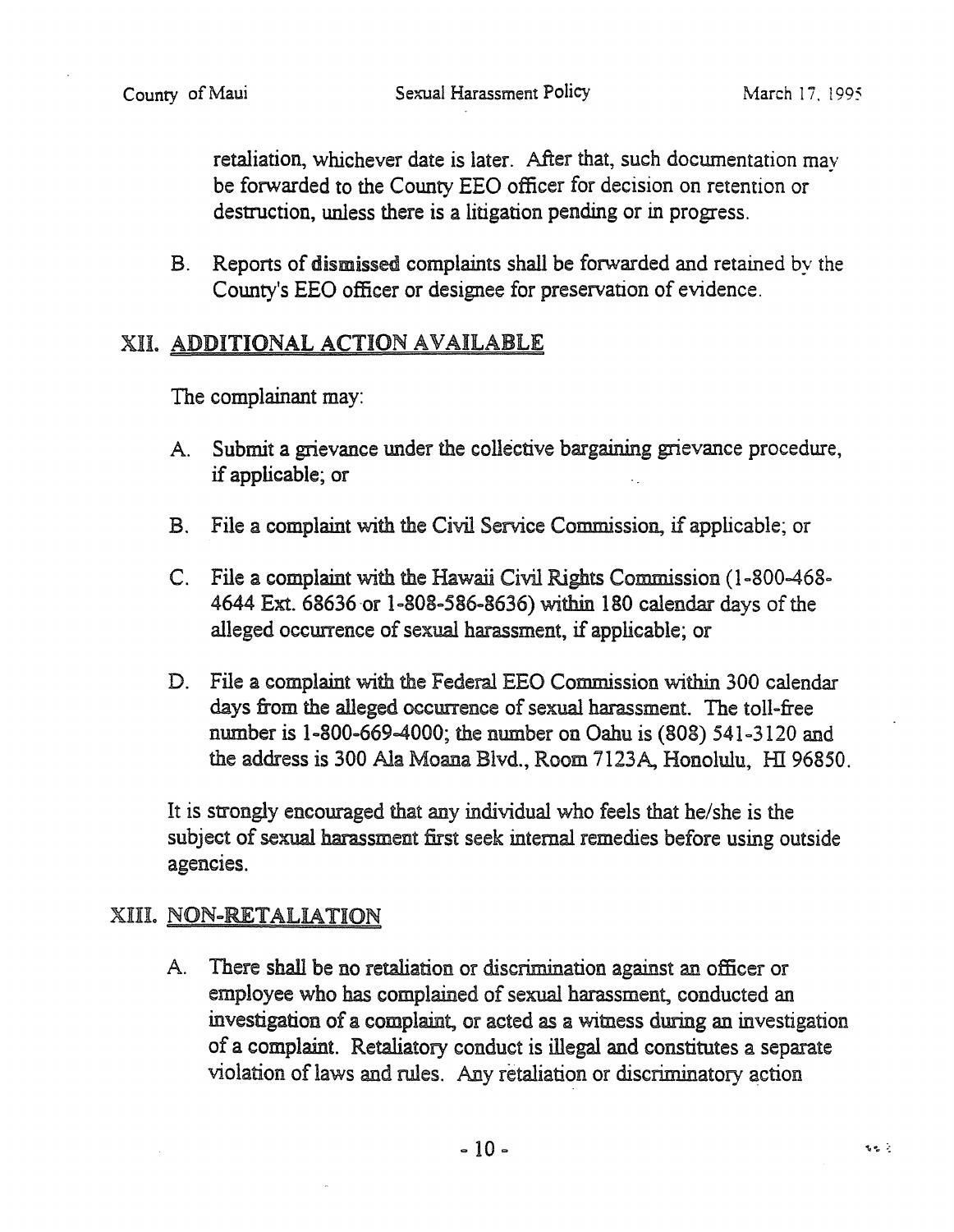should be reported by the individual and dealt with promptly by management.

B. An officer or employee who retaliates against another officer, employee or an individual under consideration for County employment shall be disciplined in accordance with applicable provisions of this policy or other appropriate disciplinary action authorized by law, ordinance or rule. If the officer or employee is covered by a collective bargaining agreement, the disciplinary action against the officer or employee shall comply with such agreement.

# XIV. FOLLOW-UP

- A. Follow-up inquiries shall be made by the department EEO officer, department head, or designee, to ensure that harassment has not resumed and the victim has not suffered retaliation. If inquiries reveal such occurrences, they shall be promptly and severely dealt with by management. Management shall notify the Director of Personnel Services and the County's *EED* officer of the occurrences and their corrective action.
- B. Even where the results are inconclusive, the situation shall be closely monitored and reviewed by the department EEO officer, department head, or designee, to ensure that the problem has been resolved.

# XV. MALICIOUS FALSE COMPLAINT

- A. An officer or employee shall not make a malicious false complaint of sexual harassment.
- B. An officer Of employee who makes a malicious false complaint shall be subject to appropriate disciplinary action.
- C. Disciplinary action against an officer, employee or individual making a malicious false complaint shall not be considered retaliation as prohibited under Section XIII.